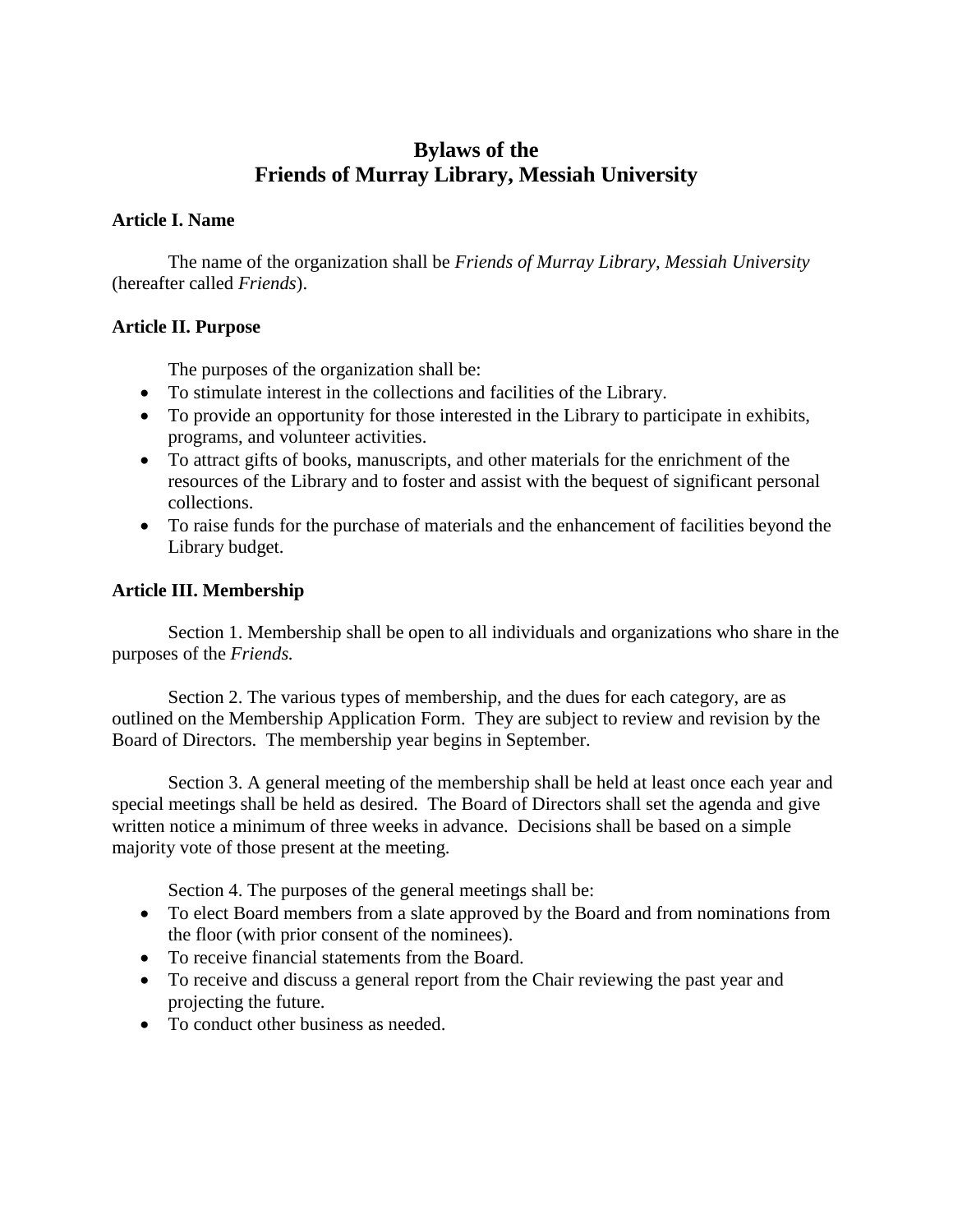#### **Article IV. Officers**

Section 1. There shall be a Board of Directors composed of at least six elected members, with a minimum of three from the community and the balance from the Messiah University faculty/staff. Elected members shall hold memberships in the Contributing category or higher. In addition, there shall be one Messiah University student representative (with vote) and one student back up (with voice but not vote, except in the absence of the representative). The Library Director and up to two Library staff liaisons shall serve on the Board *ex officio,* with vote.

Section 2. The duties of the Board of Directors shall be:

- To meet at least once a year.
- To arrange for general meetings of the membership, to give members a minimum of three weeks written notice of same, and to set the agenda recommended by Steering Committee.
- To establish policies and plans for the organization consistent with its purposes.
- To encourage and aid in the accomplishment of those purposes.
- To approve major expenditures, including honorariums, Library acquisitions, and major new initiatives, and to review annual financial statements.
- To elect the Chair of the Board, to appoint the Steering Committee, to approve the slate of student representative and backup, and to appoint annually a Secretary to record minutes for the Board and all general meetings.

Section 3. Board members, with the exception of students, shall be elected by the general membership from a slate of names prepared by the Steering Committee, approved by the Board, and presented to the annual general meeting. Further nominations, with consent of the nominated, shall be accepted from the floor. A student representative and backup shall be appointed by the Board in accordance with Sections 2 and 6.

With the exception of students, members shall be elected for a term of three years and shall be eligible for one successive three-year term. Vacancies shall be filled in the next regular election for the balance of the term and the new member shall be eligible for two successive three-year terms. Students shall be appointed for one year and shall be eligible for unlimited successive terms.

Section 4. The Chair of the Board shall be elected by the Board members from members of the Board for a three-year term and shall be eligible for one consecutive three-year or partial term. The Chair or the Chair's delegate shall preside at all Board, Steering Committee, and the general membership meetings.

Section 5. The Steering Committee shall be composed of the Chair; one member appointed from the Board for one year or, in case of a vacancy, for the balance of the year; Library staff liaison(s), and the Library Director along with his/her assistant. The composition shall be reviewed annually by the entire Board.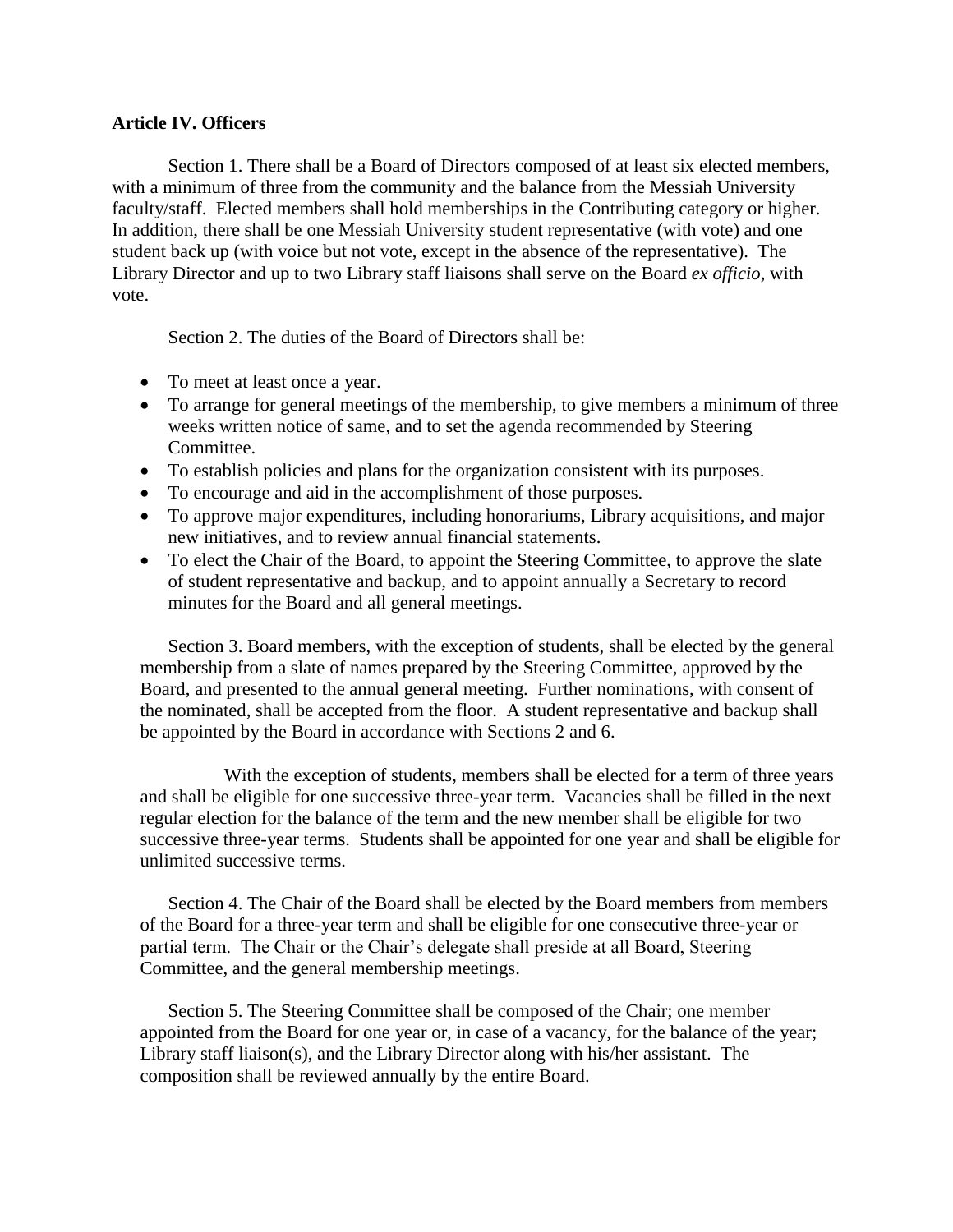Section 6. The duties of the Steering Committee shall be:

- To do vision thinking for the Board.
- To sharpen and give focus to the work of the Board.
- To set the agenda for Board meetings and to distribute in advance a written copy of the agenda, together with supporting rationale and explanations.
- To take responsibility for implementing the decisions of the Board.
- To present the Board a slate of Board nominees to be elected by the general membership.
- To present to the Board a slate of student representative and backup, drawn up in consultation with the sitting representative and backup.

## **Article V. Fundraising**

All fundraising activities by officers, committees, and members of *Friends of Murray Library* (i.e., *Friends)* shall be conducted only with prior knowledge and approval of the Messiah University Director of Development. Funds received shall fall under four categories and must be processed and acknowledged as outlined below:

- 1. Membership Fees- These funds are to be processed and acknowledged by the Office of University Development and will be deposited into the *Friends* account in the Business Office. The acknowledgement letter must clearly outline any *quid pro quo* benefits in exchange for membership and denote any charitable deduction value of the membership.
- 2. Cash Gifts and Gifts of Tangible Personal Property-These funds are to be processed and acknowledged by the Office of University Development and will be deposited either into the *Friends* account or the appropriate designated account, e.g., Ruth Engle Memorial Collection, in the Business Office. The Messiah University Gift Acceptance Committee must approve all such gifts before they are accepted from the donor.
- 3. Fundraising Appeals- Solicitation for these funds, which may result from periodic mailed or telephone appeals from *Friends* donors or prospective donors, must be coordinated with the Director of Development. These funds are to be processed and acknowledged by the Office of University Development and will be deposited either into the *Friends* account or appropriate designated account, e.g., Ruth Engle Memorial Collection, in the Business Office.
- 4. Special Events- Funds for dinners and other special events are to be processed and acknowledged by the Business Office and deposited into the *Friends* account. These are not gifts and charitable tax deduction documentation is not required.